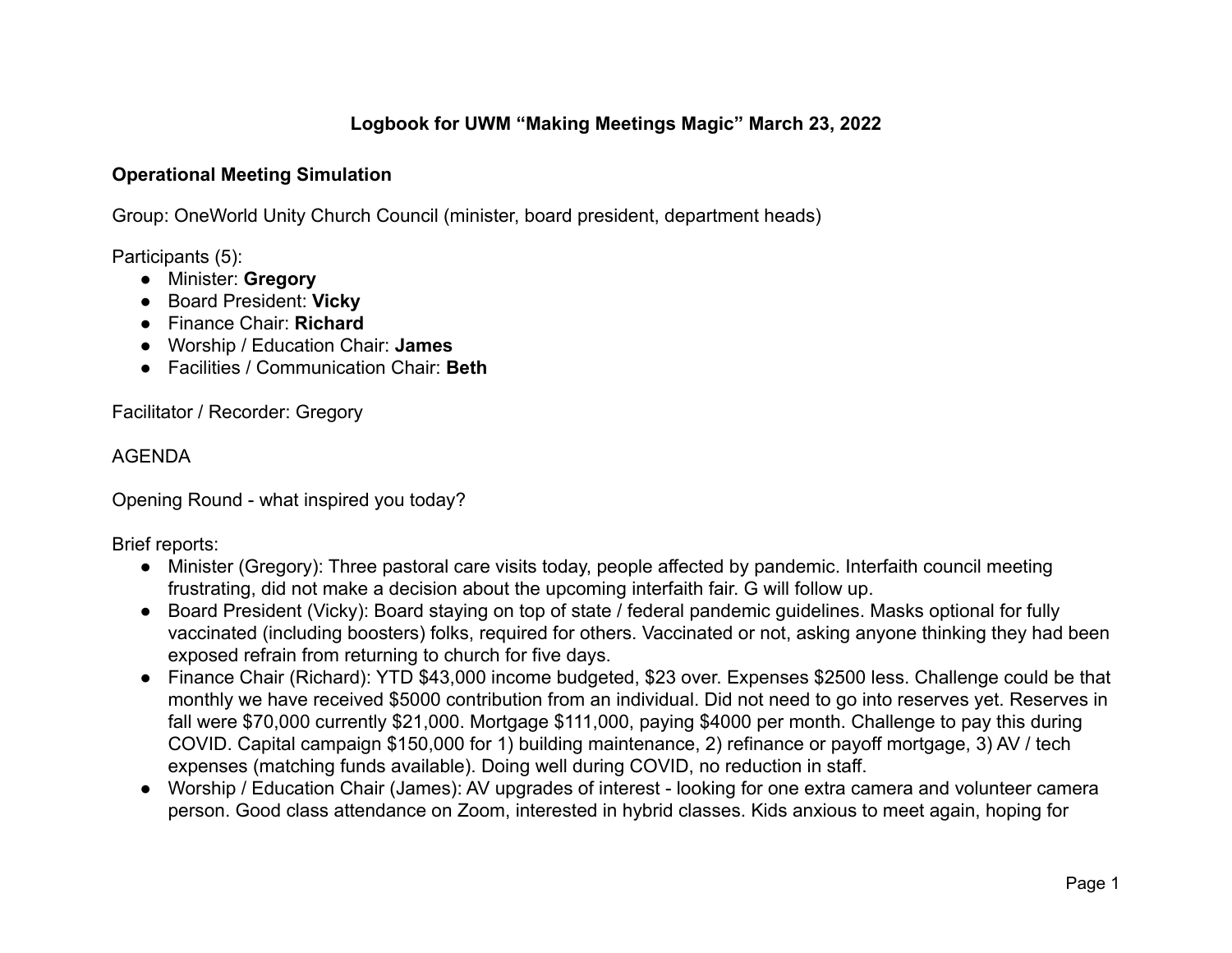easter egg hunt outdoors. Some challenges with kids regarding vaccinations, mask usage. May come into sanctuary after egg hunt?

● Facilities / Communication Chair (Beth): Fac: life goes on, teens parking behind building and leaving trash. Neighbors complaining, calling sheriff. Sheriff may include in drive-by schedule. Might need to put in lights to discourage this. A/C unit failed, repairman coming soon to assess. Comm: complaints about website information not showing up in a timely manner. Challenge - incomplete information; considering "event form" that would ensure clarity and shared information from the start. May need a little extra time to publicize new mask policy (website, newsletter, signage, phone calls?).

Task Assignments: review Operational Matrix - see page 3

Closing Round - how are you now; feedback on meeting process and facilitation

Vicky - appreciate our meeting as usual Richard - concerned about lack of conversation about Capital Campaign James - Easter a good time to raise money Beth - Appreciated timing of meeting Gregory - Stayed on task with operational items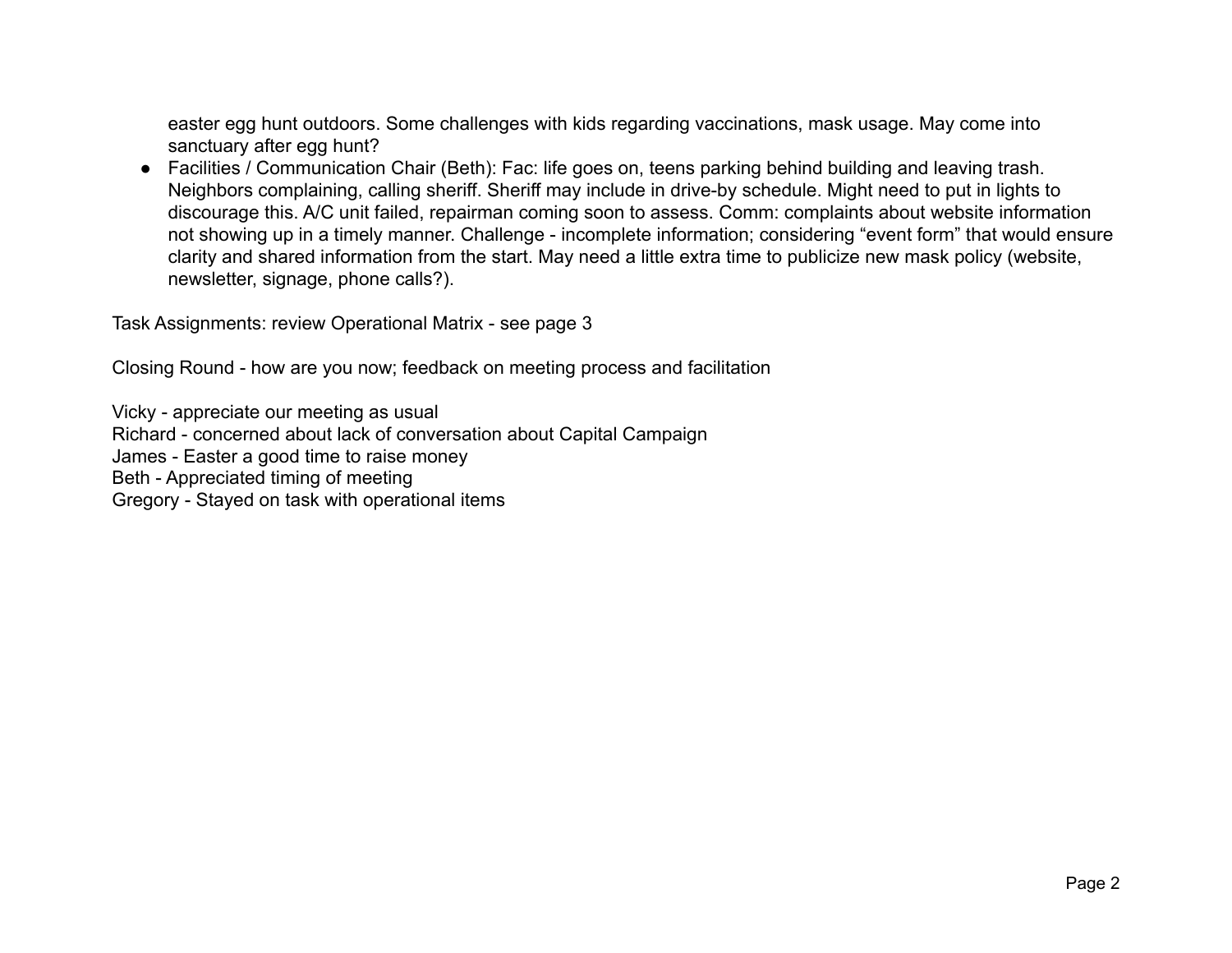## **Operational Matrix (ATAD Matrix)**

| Awareness                                                                                                                                                                                                                                                                                          | Tracking                                                                                                                                                                                                                                                                                                                                                                      | Action                                                                                                                                                                                                                                                                                                                                                                                                    | Decision                                                                                                                                                                                                                                                                                                        |
|----------------------------------------------------------------------------------------------------------------------------------------------------------------------------------------------------------------------------------------------------------------------------------------------------|-------------------------------------------------------------------------------------------------------------------------------------------------------------------------------------------------------------------------------------------------------------------------------------------------------------------------------------------------------------------------------|-----------------------------------------------------------------------------------------------------------------------------------------------------------------------------------------------------------------------------------------------------------------------------------------------------------------------------------------------------------------------------------------------------------|-----------------------------------------------------------------------------------------------------------------------------------------------------------------------------------------------------------------------------------------------------------------------------------------------------------------|
| Items that need attention by<br>Raising Awareness; E.G.<br>an existing policy or new<br>information.                                                                                                                                                                                               | Items that require tracking.<br>Include details of who is<br>doing the tracking and for<br>how long.                                                                                                                                                                                                                                                                          | Action items / tasks,<br>including who is responsible<br>and the timeline for<br>accomplishment.                                                                                                                                                                                                                                                                                                          | Items that need a new<br>decision (or review of a<br>previous decision) for<br>completion.                                                                                                                                                                                                                      |
| Remember our<br>agreement from last<br>year about coming to<br>council meetings 10<br>minutes early.<br>Church parking lot<br>will be closed<br>between noon and 1<br>PM on Friday. Large<br>pothole to fill -<br>paving people<br>coming.<br><b>NEW Updated mask</b><br>policy from the<br>board. | Peer review feedback<br>$\bullet$<br>forms (Comm chair -<br>until March 27)<br>Update: 3 responses,<br>sent out emails. Will<br>start calling on 24th.<br>Congregational<br>$\bullet$<br>survey results<br>(Worship chair -<br>March 31) Update:<br>good response, still<br>lagging. Ushers will<br>encourage folks to<br>complete the survey.<br>Skit about mind<br>reading. | Find notebook from<br>last year with online<br>account information<br>(Finance chair – by<br>23 Mar meeting)<br>Update: Can't find it,<br>bookkeeper has<br>information. Richard<br>will bring to next<br>meeting.<br>Reorder toilet paper<br>and paper towels by<br>March 20 (Facilities)<br>Update: reordered,<br>price increased 37%!<br><b>NEW Gregory follow</b><br>up on interfaith<br>council fair | Review policy on<br><b>Search Committee</b><br>before April 15.<br>Board will review at<br>April 1 governance<br>meeting.<br>Create a policy on<br>disruptive behavior.<br>Board voted to adopt<br>this - will review at<br>next meeting.<br><b>NEW Coordinated</b><br>decision about mask<br>policy and Easter |